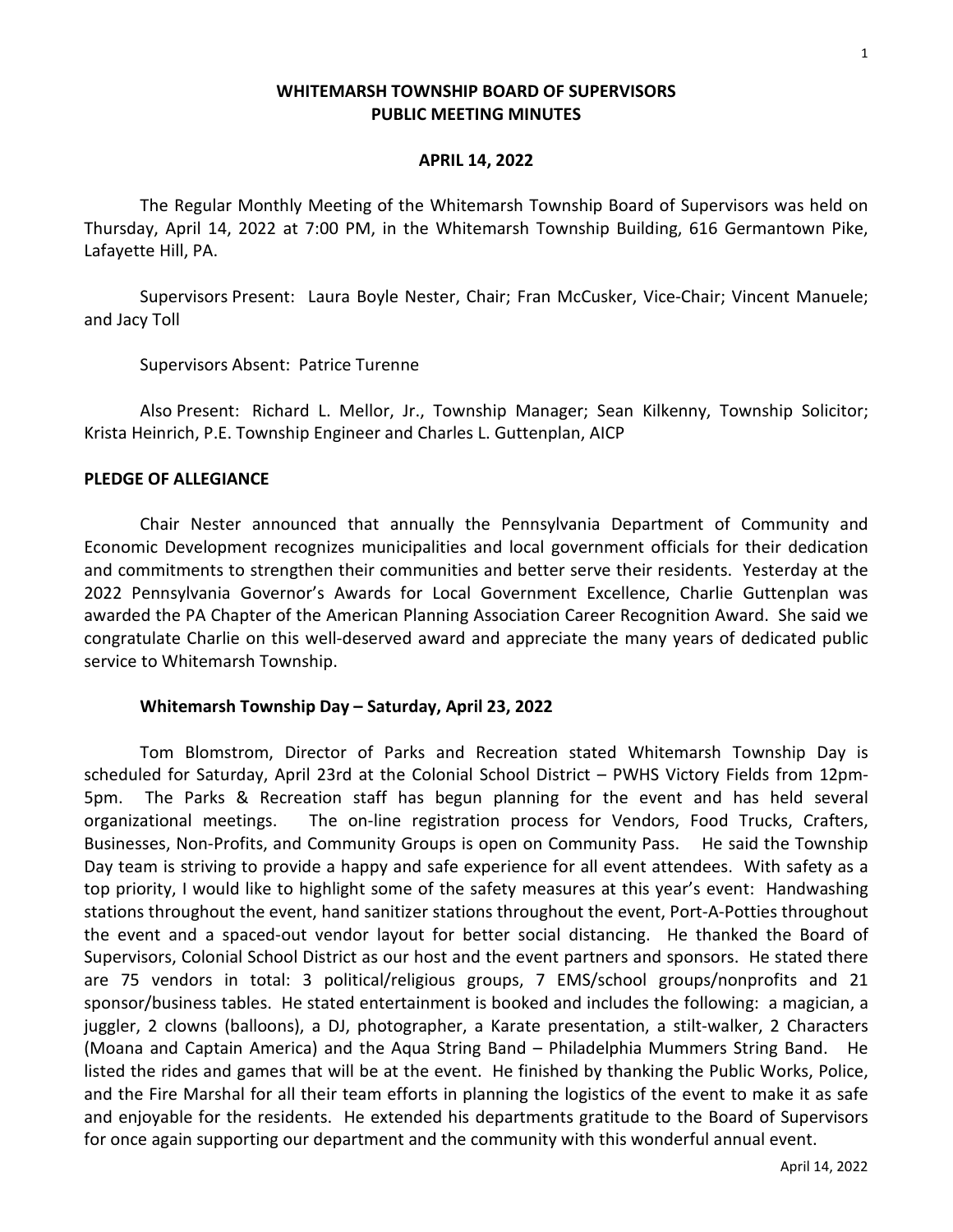#### **PROMOTIONS IN WHITEMARSH TOWNSHIP POLICE DEPARTMENT**

#### **Sergeant Mike Burton**

Lieutenant Jeff Nowak introduced Sergeant Burton. He stated Sergeant Burton has been a police officer for 14 years having been hired by the Whitemarsh Township Police Department in January of 2008. In 2016, Officer Burton was promoted to the rank of Corporal and was tasked with the duties of a first line supervisor for his patrol squad. During his time with the department Mike has been a patrol officer and a corporal, along with serving on the bicycle unit, the Montgomery County Drug Task Force and the Montgomery County Major Incident Response Team. Mike also serves as a Field Training Officer, our lead First Aid/CPR instructor and as a Taser instructor. Mike is currently the President of the Whitemarsh Police Officers Benevolent Association. Cpl. Burton has assumed other responsibilities to include coordinating our radio communications needs, and in-car computer systems. He has also assumed the role of our Deputy Emergency Management Coordinator, drawing upon his talents and experiences as a police officer and his experiences as a fire fighter. He said Sgt. Burton is originally from the upper avenues in Conshohocken and now resides in the Cedar Heights section of Whitemarsh Township with his wife Katie and his son James Francis and daughter Maisie. Along with being a police officer, Mike is active in his community as a volunteer firefighter. Mike has served with the Plymouth Fire Company No. 1 since 2000 and currently holds the rank of Battalion Chief. He said Mike graduated from Plymouth Whitemarsh High School in 2003 and attended West Chester University where he obtained his Bachelor's degree in Criminal Justice. Mike has gone on to earn his Master's degree in Public Safety Administration through St. Joseph's University and has completed the FBI's Leadership Trilogy series of trainings.

#### **Corporal Matthew Stadulis**

Lieutenant Brian Mack introduced Corporal Matthew Stadulis. He said Cpl. Stadulis has been serving Whitemarsh Township for nearly 15 years, after being hired as a police officer on August 4th, 2007. Officer Stadulis was instrumental in developing a proposal for Whitemarsh's first police K-9 Unit. As a result of this work, Whitemarsh did adopt a K-9 unit, and Matt was selected as one of its first handlers, travelling to Mechanicsburg to be paired and trained with his first partner Brock. Matt continues to serve as a K-9 officer, with his current partner Nika. Matt and Nika are cross sworn with the United States Marshal's Service Fugitive Task Force. In addition to his K-9 duties, Officer Stadulis has also served with the Whitemarsh Tactical Team, and the Bike Unit. He stated Matthew is very active in our community relations activities, acting as the lead instructor for our Cop Camp Program for the past 8 years. He's presented to nearly every session of our Citizens Police Academy and is a frequent visitor to our Student Coalition at Plymouth Whitemarsh High School. Matt and his K-9 partners are also featured at a number of other K-9 events throughout the county. He said before coming to Whitemarsh Police, Corporal Stadulis attended the Cape May County Police Academy and served as a seasonal officer with the North Wildwood NJ Police Department for two years. He is also an 8-year veteran of the United States Coast Guard Reserve, attaining the rank of Boatswain's Mate 3rd Class, serving on Long Beach Island's Barnegat Inlet and in Philadelphia's 5th District Sector – Delaware Bay Atlantic Area. He explained Corporal Stadulis holds a Bachelor's Degree in Criminal Justice from Lock Haven University and earned his Master's Degree in Criminal Justice from Saint Joseph's University in 2012. Lt. Mack said with Corporal Stadulis here tonight is his wife Kristin, and their 5 year-old daughter Gianna (G-G), and their 4-year-old daughter Ryann. Matt's father Joseph was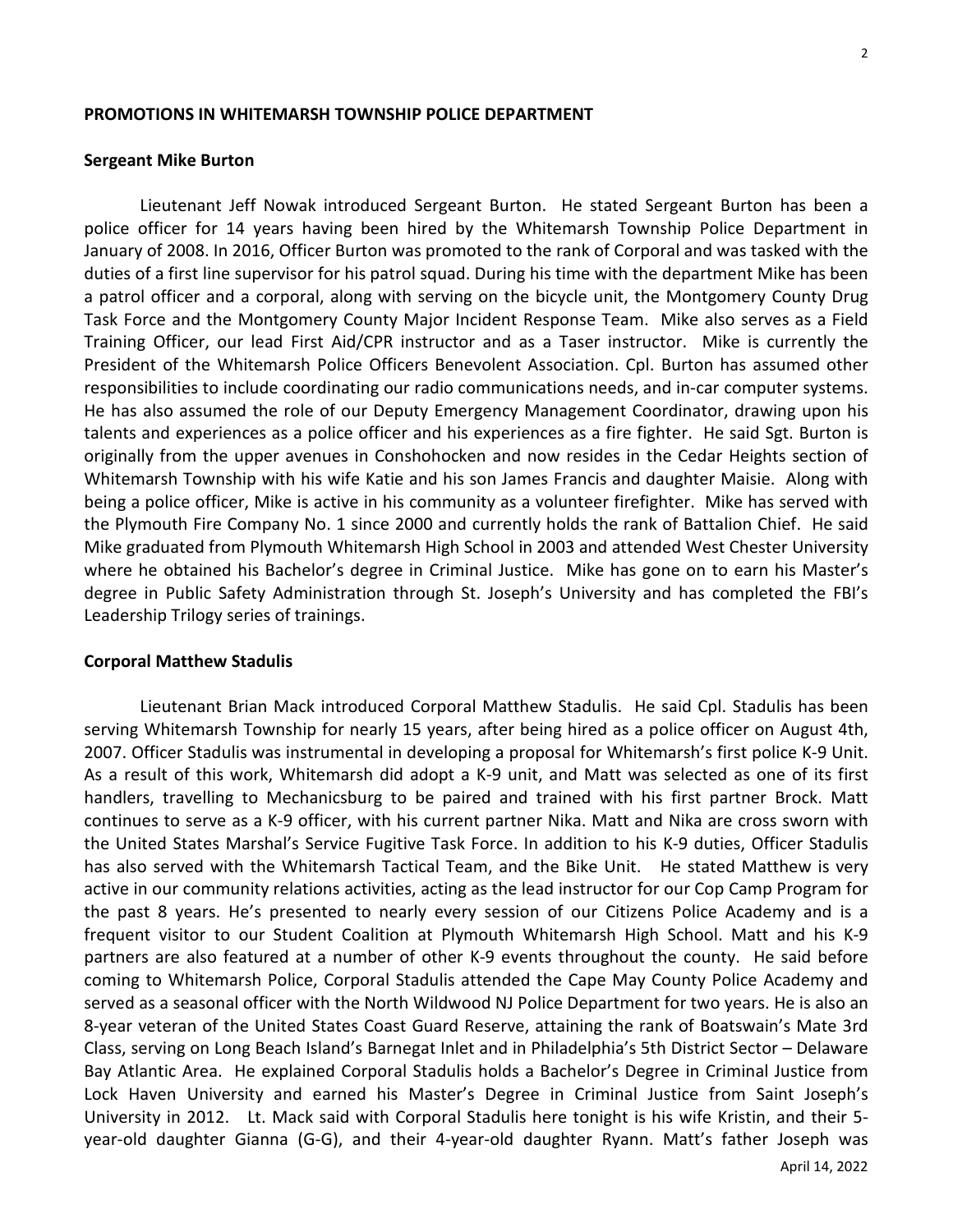regrettably unable to attend tonight's ceremony, but Matt's mother Linda is here, as well as his siblings, Lisa, Joe and Josh. Also here are his In-Laws Andrew and Janet DiPiero.

#### **Corporal Vincent P. Mundy**

Lieutenant Jeff Nowak said Vincent P. Mundy has been a police officer for nearly 12 years having been hired by the Whitemarsh Township Police Department in June of 2010. In addition to his patrol duties, Vince is also a member of our bicycle unit, where he is responsible for the maintenance and replacement of all police department bicycles. Cpl. Mundy was previously assigned as a special assignment officer during which time he worked within the Traffic Safety Unit, the Community Relations Unit and with our Investigations Unit. He is a member of our County's Drug Task Force. In 2017, Cpl. Mundy was nominated by our department to serve with the Montgomery County SWAT Team, and after a rigorous testing and selection process, was appointed to serve as an operator with the entry team. Vince is a de-escalation instructor and also a Field Training Officer, and thus far has trained 2 new officers of this police department. In addition to all of these duties, Cpl. Mundy is a very familiar face at all of our community relations events, including but not limited to, assisting every year with our Cop Camp program, our Citizens Police Academy, and our Student Coalition with PWHS. He stated that Lt. Mundy is originally from the Roxborough section of Philadelphia, Vince moved with his family to Whitemarsh in 2001. He now resides in Springfield (Delaware County) with his wife Kate, sons, Brody (8) and Brett (6) and his daughter Maeve (3). While living in Whitemarsh, Vince was a volunteer firefighter with Barren Hill Fire Company, ran a successful landscaping business and worked as a part time dispatcher with both Whitemarsh and Plymouth Police Departments. Vincent graduated from Roman Catholic High School and attended Neumann University where he obtained his Bachelor's degree in Business Administration. In 2015, Vince has earned his Master's degree in Criminal Justice through St. Joseph's University. Lt. Nowak said Cpl. Mundy is joined here tonight by his wife Kate and their sons Brody and Brett, and their daughter Maeve. Vince's parents, Pat and Sue and his in-laws John and Stacy Hanrahan are also with us tonight.

#### **PROCLAMATIONS**

#### **Arbor Day**

Chair Nester read the proclamation for Arbor Day, which is on Friday, April 29, 2022. She explained the Arbor Day Foundation requires that \$2/resident be spent on approved activities such as, municipal leaf collection, costs associated with tree planting or maintenance, and costs paid to the Township Arborist. The Townships application was approved based largely upon the cost of curbside leaf collection, but this year we also included the costs associated with the Tree Giveaway, and several municipal planting projects with the community. She said additionally this year the Township will also be eligible for a "Growth Award" should the Township choose to apply. That award is based on singleyear actions taken by a municipality to promote tree planting. The Tree Giveaway would be the eligible project.

#### **Earth Day**

Chair Nester read the proclamation for Earth Day, which is Friday, April 22, 2022. She explained the Proclamation is to help spread awareness about some of the efforts the Environmental Advisory Board (EAB) has recently undertaken. In the past, their efforts have been geared heavily toward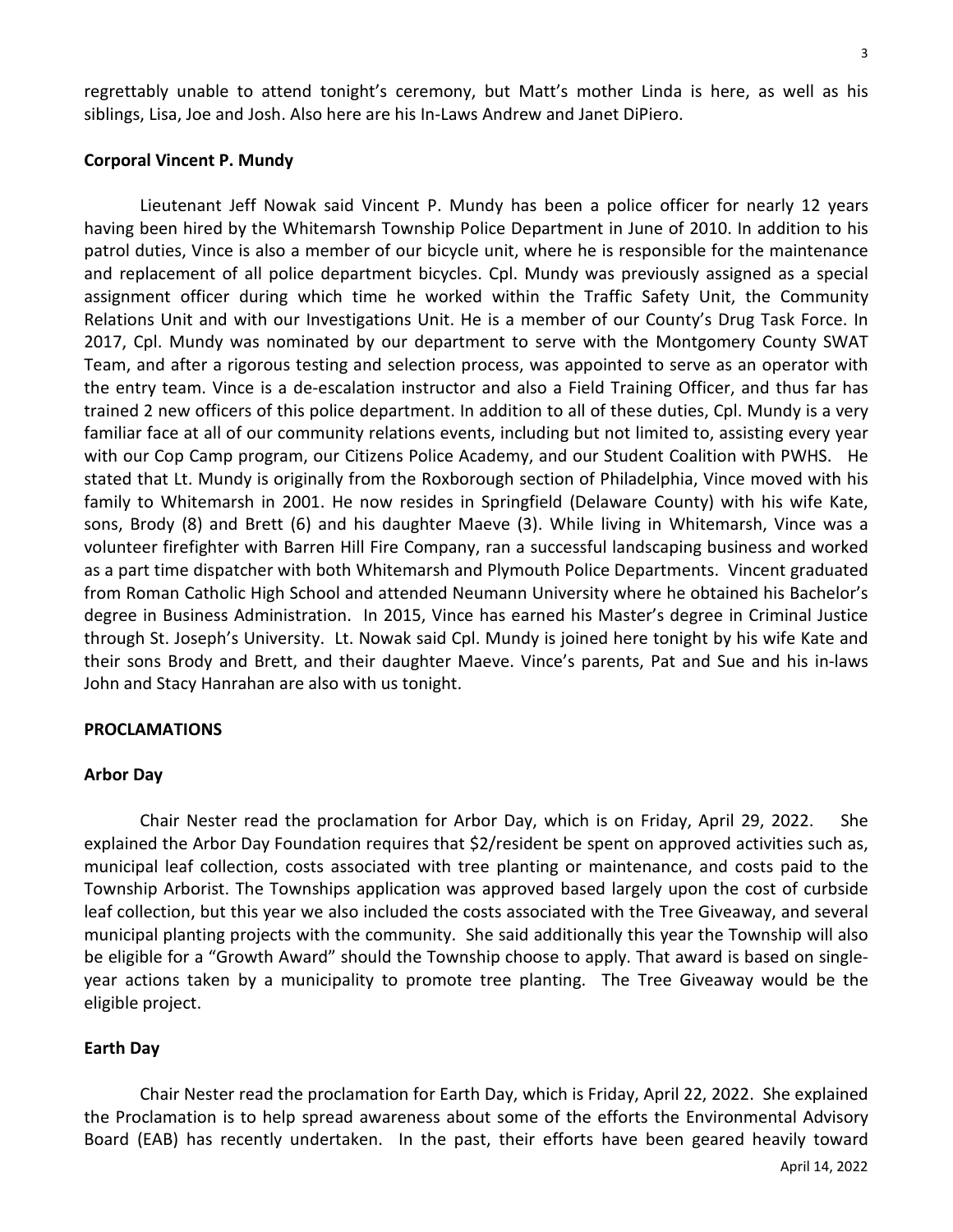advocacy and research, but now they are applying their efforts to actionable projects, such as the work on May 6th with Germantown Academy Students. She explained the EAB members and contractors from Redtail Restoration will educate 6th grade students about stormwater and water quality in public waterways. On May 6th, the students will assist by planting over 100 understory species in forested areas throughout the Township, in locations where the plantings can improve water quality and benefit the ecosystem. This joins hands with the EAB' s past work with natural basin maintenance. Last year, the EAB advised the Board of Supervisors to engage Natural Lands Trust to perform a Basin Study that provided the Township with best management practices to apply to all township-maintained basins.

## **ANNOUNCEMENTS**

Supervisor McCusker announced:

Congratulations to the Whitemarsh Township Parks and Recreation Department for their Pennsylvania Recreation and Parks Society (PRPS) Award for Excellence in Programming. Recipients of these awards must demonstrate outstanding quality, innovation, range and value of appeal, community support, efficient use of funding, human and material resources in the development, delivery and use of programs, special events, publications and promotions.

The Parks and Recreation Department won the 2021 PRPS Excellence in Programming Award for their Magic McSnowflake program. Magic's task was to hide in different parks each week and park users would take selfies with him and post it to the Parks and Recreation social media accounts for a chance to win a weekly prize.

The Parks and Recreation Department also won the 2021 PRPS Excellence in programming award for their Spotted Lanternfly Program.

## **APPROVAL OF MINUTES**

## **1. March 10, 2022**

On a motion by Supervisor Manuele, seconded by Supervisor McCusker (Vote 4-0) the Board of Supervisors approved the March 10, 2022 meeting minutes.

## **PUBLIC HEARINGS**

## **1. CU #01-22 DKMNK, LLC c/o Daniel Kuo/428 Germantown Pike (Shops of Lafayette Hill)**

On a motion by Supervisor McCusker, seconded by Supervisor Manuele (Vote 4-0) the Board of Supervisors opened the public hearing for Conditional Use #01-22 DKMNK, LLC c/o Daniel Kuo/428 Germantown Pike (Shops of Lafayette Hill).

A court reporter was present, and the notes of testimony are available for review at the Township Building. The following individuals presented information/testimony/comments/questions at the Public Hearing: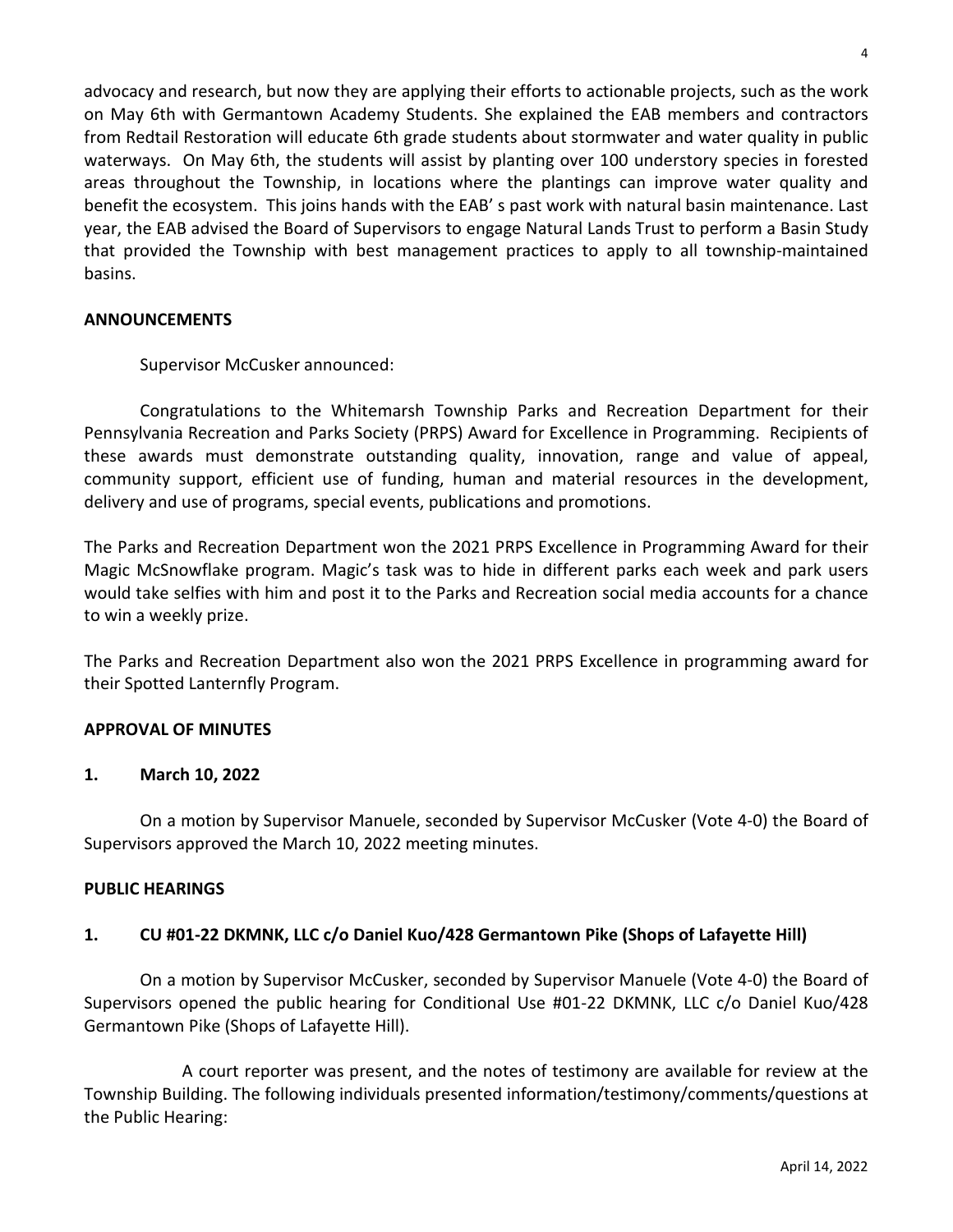Sean Kilkenny, Township Solicitor Todd Nurich, Attorney for the Applicant Daniel Kuo, Applicant

On a motion by Supervisor Toll, seconded by Supervisor Manuele (Vote 4-0) the Board of Supervisors closed the public hearing.

### **MOTIONS**

### **1. CU #01-22 DKMNK, LLC c/o Daniel Kuo / 428 Germantown Pike (Shops of Lafayette Hill)**

On a motion by Supervisor Manuele, seconded by Supervisor McCusker (Vote 4-0) the Board of Supervisors approved Conditional Use #01-22 DKMNK, LLC c/o Daniel Kuo / 428 Germantown Pike (Shops of Lafayette Hill) for a Personal Service Use – Dog Grooming.

### **BOARD PUBLIC DISCUSSION ITEMS**

# **1. SLD #14-21 KRE Acquisition Corporation/401 and 433 Washington Street Conditional Preliminary Land**

Edward Murphy, attorney for the applicant stated that with him tonight are representatives of the civil engineering firm, the architectural firm, the landscape architectural firm as well as KRE representatives. He explained they reviewed the potential resolution and they accept it with all the conditions that are outlined. Mr. Kilkenny explained that waivers 1 and 2 be denied. Mr. Murphy agreed that in regard to the traffic study and the traffic impact fee be deferred to final plan approval. Mr. Guttenplan stated there is a provision in the resolution requiring a traffic study be prepared prior to final planning.

Mr. Guttenplan explained SLD #14-21, Preliminary Land Development Plan for KRE Acquisition Corp. is for the Township's portion of the proposed 598-apartment development at 401/433 Washington Street. This site is located in both Conshohocken Borough and Whitemarsh Township. The Board last saw a similar project on this site in 2015 when the final plan for a similar project was approved; that project was never built. The current project received Zoning Hearing Board approval for certain relief in ZHB #2021-48. The total development site is 10.66 acres; of this area, 2.91 acres are in Whitemarsh Township. The 598 apartments will be contained in four building; 60 of those apartments in a portion of one of the buildings, will be in Whitemarsh. All of the Washington Street frontage for this development falls within the Borough, with the majority of the river frontage being located in Whitemarsh. Conshohocken Borough has recently approved the development within the Borough; its approval is based on a Settlement Agreement from 2014; this agreement was for the prior 600 apartment proposal on this site which was not built but the Agreement remains applicable to the current development. He explained the Planning Commission reviewed this application at its March 8, 2022 meeting. Much of their discussion of the land development concerned the applicant's request to waive a traffic impact study since the applicant has been asked to participate in a regional study being undertaken by Conshohocken. There was additional discussion about the potential flooding of the site and an acknowledgement that the applicant has worked with the Borough and Township to develop a comprehensive strategy for emergency responses. Additional discussion focused on landscaping, retaining vegetation along the river, and access to the river. Following their discussion, the Commission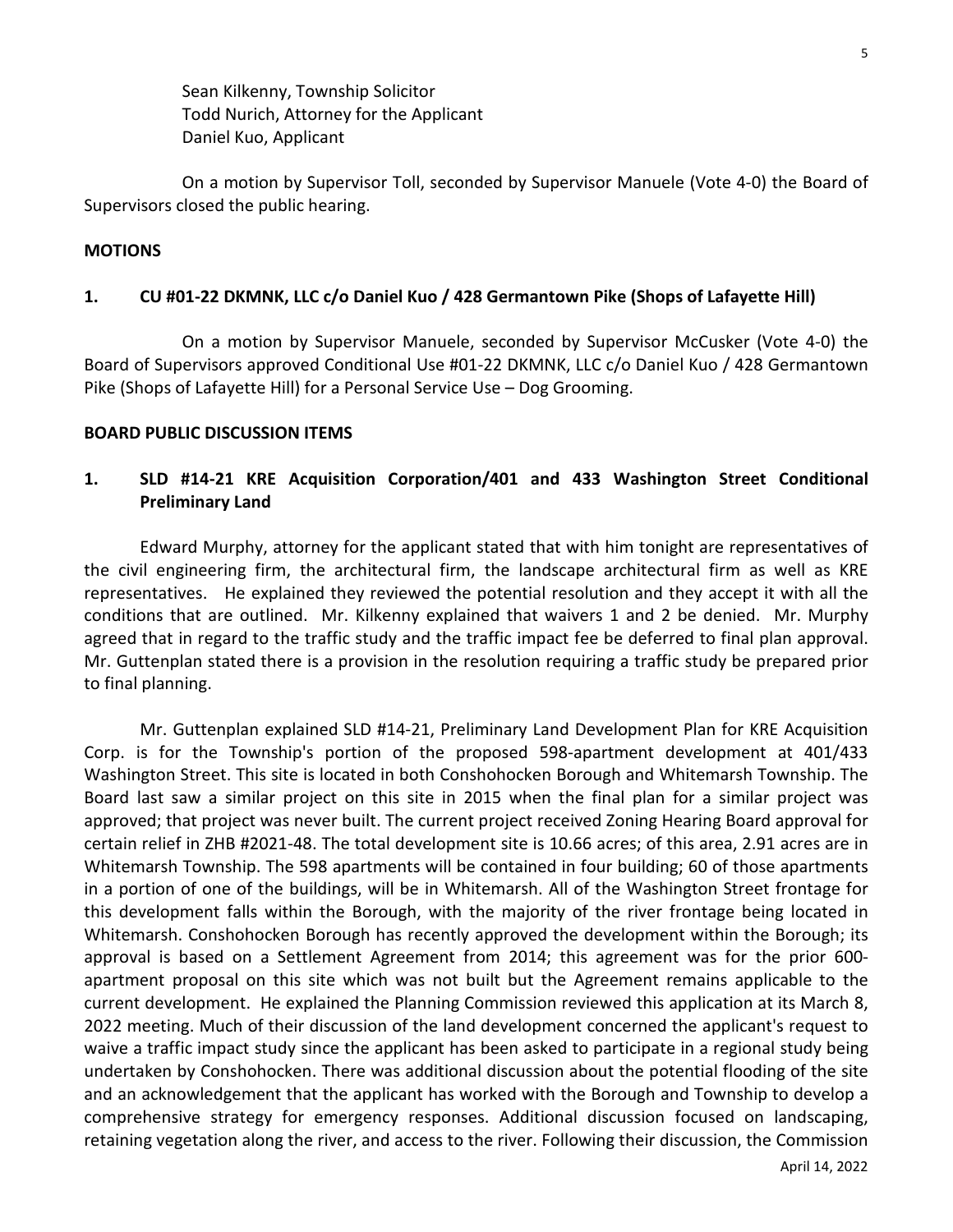passed a motion to recommend approval of all of the necessary waivers except for two: one that would waive the submission of a traffic impact study and the second that would waive the payment of a traffic impact fee. A second motion to specifically not recommend approval of those two waivers was then passed unanimously. Finally, a motion to recommend approval of the preliminary plan was passed.

Mr. Murphy added they have been interacting with staff for almost a year. He explained the previous approved plan from seven years ago had various issues with it so the plan was completely redone. He said the waivers they are seeking are the same waivers that were presented and approved previously. Mr. Murphy pointed out that 65-70% of the several acres that are along the riverfront it in the township. He explained the newer DEP approved stormwater plan that they will be using called the managed release concept, which puts the basin underground. He said the building area is an original brownfield and the basin water cannot infiltrate the soil, it needs to be released. He also pointed out the living street that leads from Washington street to the river and makes it truly public and allows access to the river and the riverwalk. He said it encourages the public to access the river at the site.

Mr. Heinrich stated she would like the applicants engineer to reach out to agree upon the scope of the traffic impact study.

Sydelle Zove (Harts Ridge Road) asked if the traffic impact study will address the issue of emergency evacuation in the event of flooding. She asked how many parking space there will be and how many spaces are in the floodway.

Rick Rosebury, Collier's Engineering explained the traffic study will not address the evacuation of vehicles but they are preparing an emergency evacuation plan, which is a condition of Conshohocken Borough. He stated they have been working with Emergency Services and there will be a complete emergency evacuation plan. He explained KRE will have staff on site. He stated the entire property is in the flood zone which will require all vehicles to be evacuated. He explained Conshohocken has designated areas where people can take their cars, if evacuated. Mr. Guttenplan asked if the evacuation plan will be submitted with the final plan. Mr. Rosebury agreed. He explained there are 751 parking spots.

Supervisor Manuele thanked the team for respecting the riverfront and providing pedestrian walkway for pedestrian access to the riverfront.

## **Resolutions**

# **1. SLD #14-21 KRE Acquisition Corporation/401 and 433 Washington Street Conditional Preliminary Land**

On a motion by Supervisor McCusker, seconded by Supervisor Toll (Vote 4-0) the Board of Supervisors adopted **Resolution #2022-12** granting Conditional Preliminary Plan approval for SLD #14- 21 KRE Acquisition Corporation / 401 and 433 Washington Street for 598 Apartments located in both Conshohocken Borough & Whitemarsh Township and all waivers with the exception of traffic and traffic impact.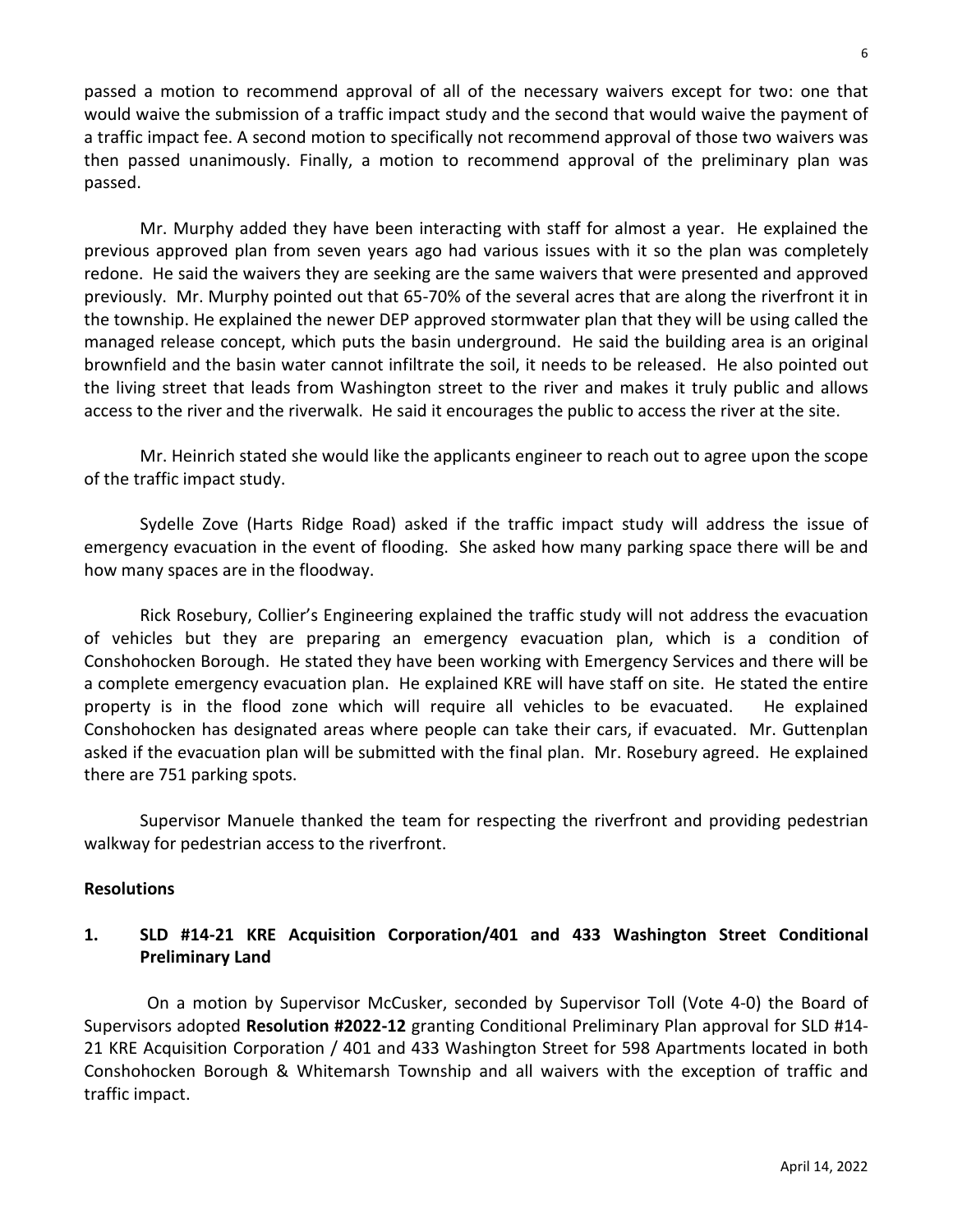#### **BOARD PUBLIC DISCUSSION ITEMS (continued)**

# **2. SLD #01-22 – 931 Spring Mill Avenue, LLC ("Westy Project")/927-931 Spring Mill Avenue; Conditional Preliminary Plan**

Mr. Guttenplan explained SLD #01-22, Preliminary Land Development Plan for 931 Spring Mill Avenue, LLC is for a development at 927 - 931 Spring Mill Avenue (corner of Lime Street). The project is being referred to as the 'Westy Project'. The majority of the site is the 931 Spring Mill Avenue property (consisting of three separate lots), the location of a previous automobile service garage which has been closed for some time. The applicant proposes to raze the garage and construct a 3-story, 20-unit apartment building, with a single parking level under the building. The property at 927 Spring Mill Avenue contains one-half of a twin dwelling. The proposal is to keep that dwelling unit and consolidate all four involved parcels into a single development. The property is being developed in accordance with the Riverfront Development Overlay District, Sub-district 2 (RDD-2). As one of the first proposals to be submitted since our new parking requirements were approved in December, this proposal includes two parking spaces with electric vehicle charging facilities He said the Planning Commission reviewed this application and no major issues were raised; their discussion covered various aspects of the development including building design, how the dwelling at 27 Spring Mill Avenue is being integrated into the development, traffic flow and access to parking, handling of deliveries, landscaping along Spring Mill Avenue and in the buffer. They also asked about the possibility of providing a green roof in light of the building's flat roof design and that the developer (Chuck Borkowski) has a background in landscaping. The Commission passed a unanimous motion recommending approval of all of the requested waivers (except for one which Ms. Heinrich, Township Engineer determined was unnecessary) and recommending approval of the preliminary plan with a request that strong consideration be given to providing a green roof.

Chuck Borkowski, developer and applicant provided a presentation. He explained the location and explained the project. He stated they are looking into some aspect of doing a green roof and he spoke about the charging stations they will be provided. Mr. Guttenplan stated he is the first developer to provide charging stations. He also said he is the first to use vehicle stackers. Mr. Borkowski explained vehicle stacking, he stated it allows two spots out of one. There was a discussion about the types of semi-automatic parking systems and the green roof development.

## **Resolutions (Continued)**

# **2. SLD #01-22 – 931 Spring Mill Avenue, LLC ("Westy Project")/927-931 Spring Mill Avenue; Conditional Preliminary Plan**

On a motion by Supervisor Toll, seconded by Supervisor Manuele (Vote 4-0) the Board of Supervisors adopted adopt **Resolution #2022-13** granting Conditional Preliminary Plan approval for SLD #01-22 – 931 Spring Mill Avenue, LLC ("Westy Project")/927-931 Spring Mill Avenue for a 3-story, 20 unit Apartment Building.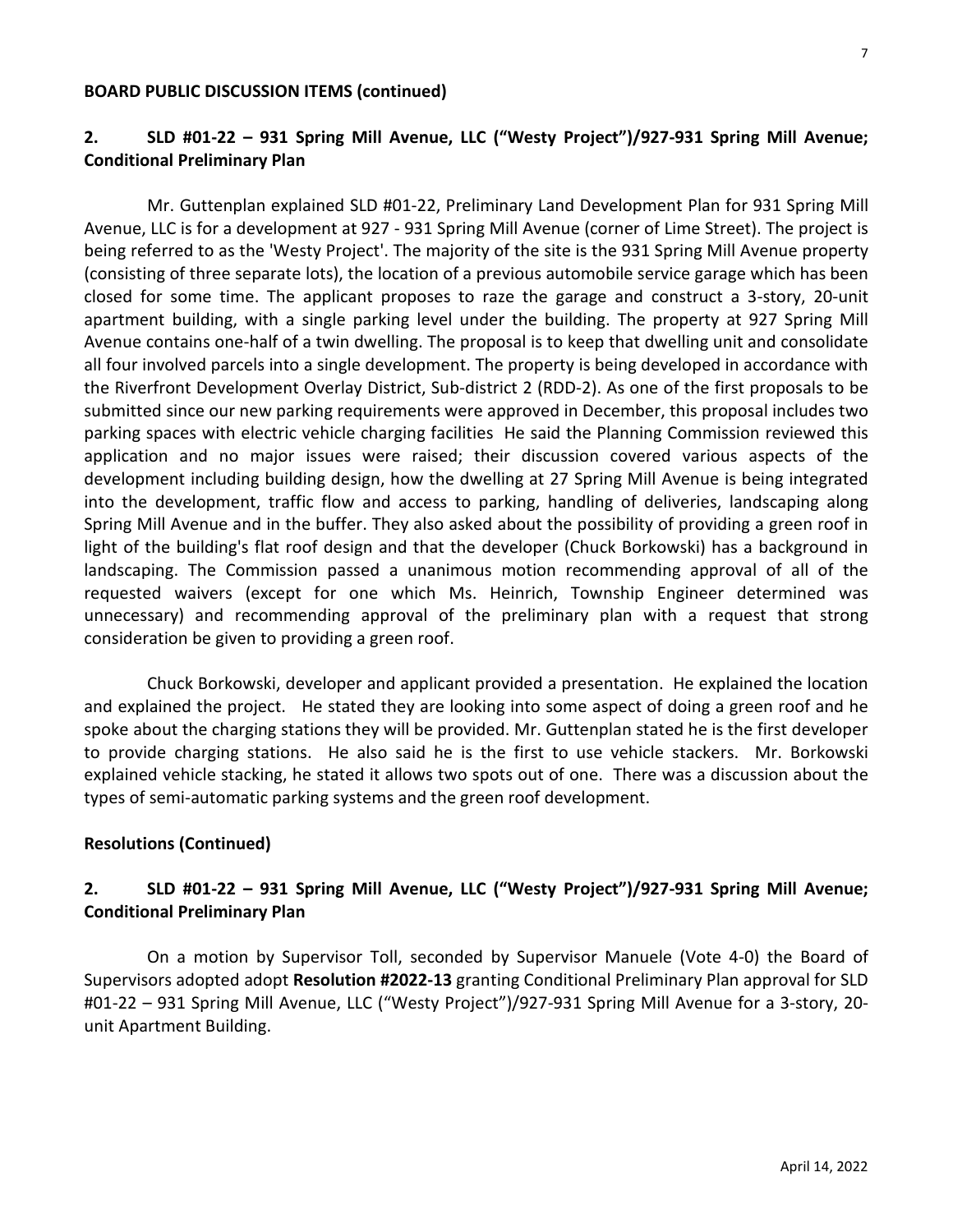#### **CONSIDER ACTION ITEMS**

### **Ordinances**

### **1. Ordinance Amendment - Adopting the 2018 Fire Code**

Mr. Mellor explained the Pennsylvania Labor & Industry has modified the Uniform Construction Code to the 2018 edition of the International Code Council codes. This went into effect February of this year and our original adoption for the Uniform Construction Code automatically follows the current edition as set forth by the Uniform Construction Code. Except for some sections, the International Fire Code must be adopted at the local level. The Township formally adopted the 2015 International Fire Code in 2020 to match the 2015 edition of construction codes. With the Uniform Construction Code moving to the 2018 edition of the International Code Council codes, the Township needs to adopt the 2018 edition of the International Fire Code. The proposed adoption modifies the code as done with the 2015 edition with previously adopted fire code requirements and ask Board of Supervisors approve the proposed adoption of the 2018 International Fire Code to ensure we are using compatible editions of construction code series for construction and code enforcement

On a motion by Supervisor McCusker, seconded by Supervisor Manuele (Vote 4-0) the Board of Supervisors adopted **Ordinance #1012** adopting the 2018 Fire Code.

### **2. Ordinance Amendment - Transfer Collection of Delinquent Refuse Fees to Portnoff Law**

Mr. Mellor explained every year when the taxes are not paid the taxes are liened by the County. The past two years all of the fees were liened by the County. According to the County, the Refuse fee should never have been liened at the County. The previous year's (2016-2018) delinquent fees have not been pursued by the township. The Township only receives money from them when someone decides to sell their home. He explained Mr. Barron has worked with Portnoff Law previously and recommends them. Portnoff Law explained their process as, the Township will receive 100% of the balance owed on its delinquent refuse accounts, as Portnoff's fees and costs are paid by the delinquent property owner. Assuming that the Township will turn over at least 50 delinquent accounts at the initial placement, the only cost that we charge directly to the Township is a cost of \$40 plus certified postage (approximately \$6) to send out the initial notices of claim and fee shifting. This cost is subsequently charged to the delinquent property owner and fully reimbursable from our collections. After the notice of claim and fee shifting, our fees for subsequent collection steps will be charged directly to the delinquent property owner and Portnoff will front all hard collection costs for the Township.

On a motion by Supervisor McCusker, seconded by Supervisor Manuele (Vote 4-0) the Board of Supervisors adopted **Ordinance #1013** transferring Collection of Delinquent Refuse Fees to Portnoff Law.

### **3. Ordinance Amendment - Age of Non-Uniformed Employees' Pension Plan**

Mr. Mellor explained after doing some research it was found the normal retirement age for the 457 plan was 70.5. This is not correct. The 70.5 age is the age when an employee must start taking distributions from the plan. The normal retirement age for a police officer is 50 years old with a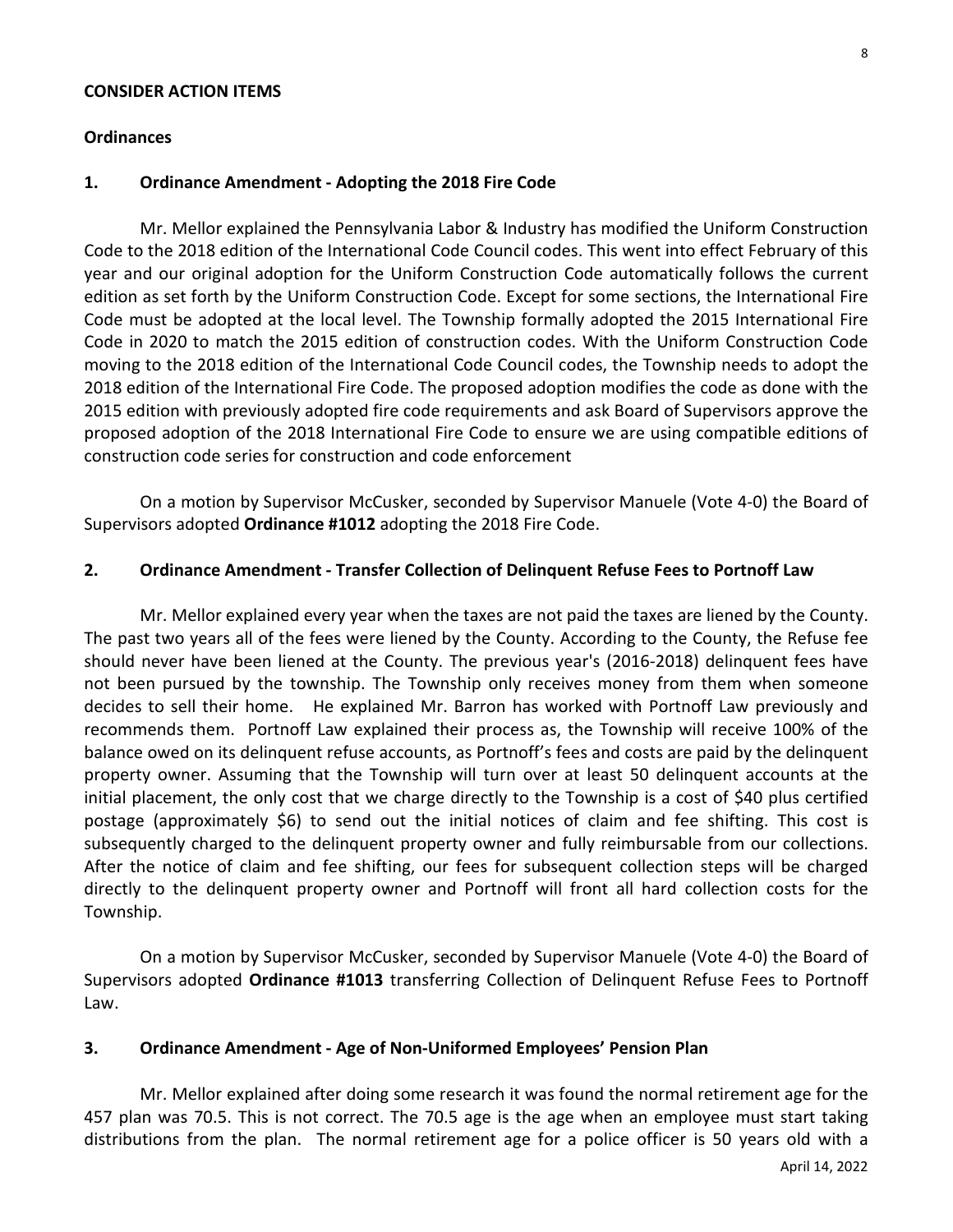minimum of 25 years of service. The normal retirement age for a non-policer is 65 years old. It is recommended that we change the normal retirement age for the 457 to be 50 years old with 25 years if service for a police officer and 65 years old for a non-police officer.

On a motion by Supervisor McCusker, seconded by Supervisor Manuele (Vote 4-0) the Board of Supervisors adopted **Ordinance #1014** amending the age of Non-Uniformed Employees' Pension Plan.

## **Resolutions**

**None**

# **MOTIONS (continued)**

## **2. Extension of the Agreement of Sale - Corson Property Tract (Abolition Hall)/Butler Pike**

Mr. Mellor explained the agreement is an amendment to the original Agreement of Sale (AOS) that includes a two-month extension until June 1, 2022 allowing for the Gift funds from the private donor to be available for the purchase of the property. Whitemarsh Township and Whitemarsh Art Center entered into an AOS with the sellers of the Corson Estate located at 4006 Butler Pike comprising the Corson Tract/Abolition Hall/Hovenden House/14 Marple Lane. The Agreement is contingent on a gift from a private donor to the Art Center in order to complete the transaction. The AOS includes a provision that the Gift funds would be available 12 months from the April 15, 2021 effective date. The Township was advised that while the gift is forthcoming an additional two months would be required from the donor to provide the funds. The sellers of the Corson Estate and Whitemarsh Art Center have agreed to the extension and signed the amendment. The amendment includes the two-month provision which was reviewed by the Solicitor's office and we are recommending approval of the agreement.

Sydelle Zove (Harts Ridge Road) stated she is thrilled this going forward. She thanked everyone for their efforts and she looks forward to hearing that settlement is scheduled.

On a motion by Supervisor Manuele, seconded by Supervisor McCusker (Vote (4-0) the Board of Supervisors authorized Extension of the Agreement of Sale for the Corson Property Tract (Abolition Hall)/Butler Pike.

# **3. Authorization for Ordinance Advertisement and Public Hearing - Open Space Acquisition - Corson Property Tract (Abolition Hall)/Butler Pike**

Mr. Mellor explained this is a request to approve the advertisement of an Ordinance and public hearing for the acquisition of real estate associated with the purchase of the property located at 4006 Butler Pike comprising the Corson Tract/Abolition Hall/Hovenden House/14 Marple Lane. He said the Property is approximately 10 acres and located in the Plymouth Meeting Historic District. The Township approved an Agreement of Sale with the property owners in 2021. The sellers have agreed to the purchase price of \$3,950,000.00 which include a partnership with the Whitemarsh Arts including a generous gift to be made from a private donor. The Township would utilize Act 153 Open Space funds to be included for the acquisition of the property. Whitemarsh Township Home Rule Charter requires an ordinance for the purchase, convey, lease or authorize the purchase, conveyance or lease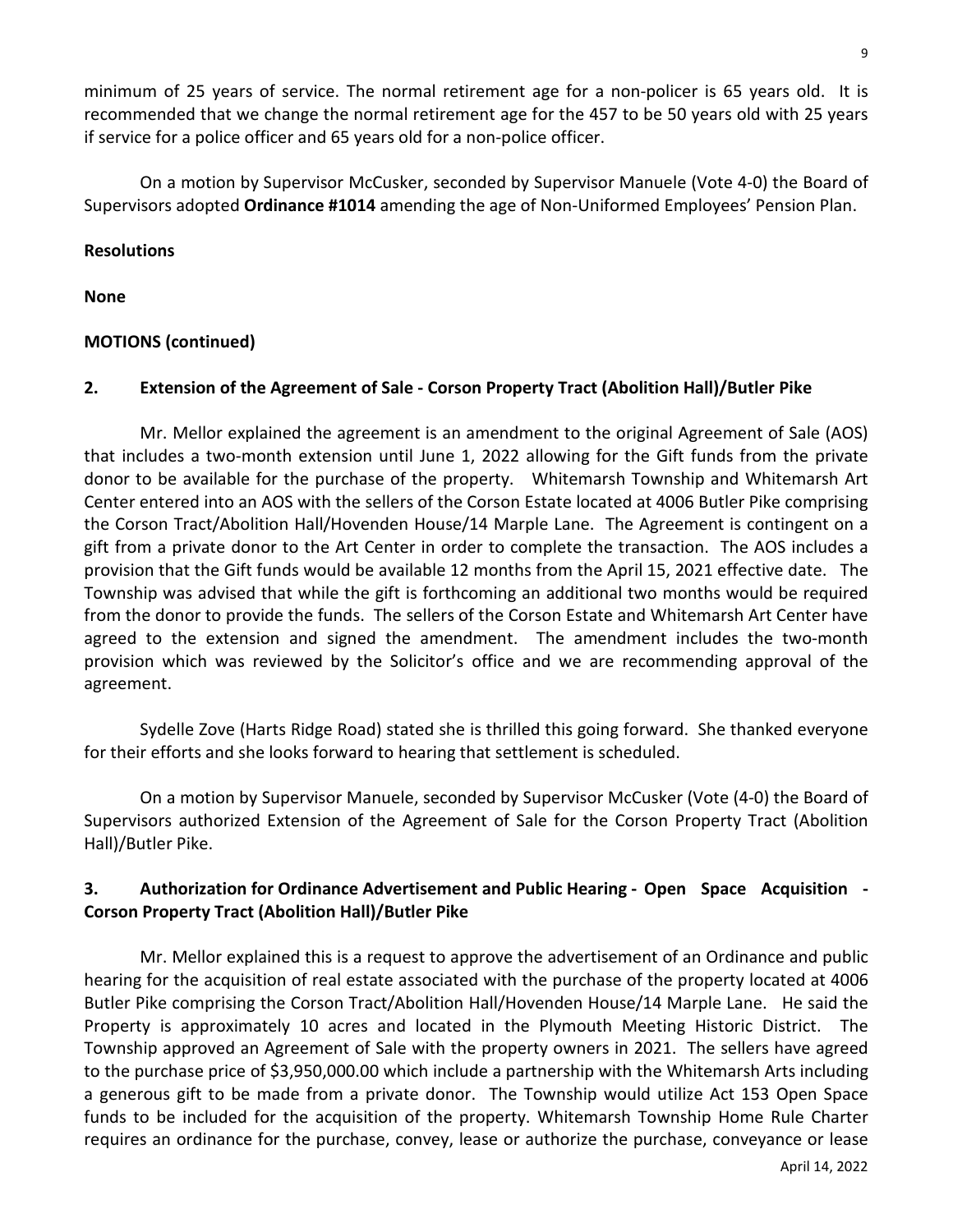of any real property. He said it is recommended the Board authorize advertisement and schedule a public hearing in order to facilitate the closing on the property.

Chair nester asked the time frame from doing the advertisement to action. She asked if there is a limit of the time. There was a discussion about the time from for advertisement.

On a motion by Supervisor McCusker, seconded by Supervisor Toll (Vote (4-0) the Board of Supervisors authorized an Ordinance Advertisement and Public Hearing for an Open Space Acquisition - Corson Property Tract (Abolition Hall)/Butler Pike.

# **4. Hold Harmless Agreement - 3036 Joshua Road; Drainage Improvements in the ultimate rightof-way**

Mr. Guttenplan explained the Hold Harmless Agreement is for an underground drainage (stormwater) system which extends into the ultimate right-of-way at 3036 Joshua Road. This is an improvement to an existing stormwater management system. He said the applicant has applied for an Earth Disturbance Permit for this work. There are no major issues with that permit application but the Hold Harmless Agreement must be approved and recorded before permits can actually be issued.

On a motion by Supervisor Manuele, seconded by Supervisor McCusker (Vote (4-0) the Board of Supervisors approved a Hold Harmless Agreement for the drainage improvements in the ultimate rightof-way at 3036 Joshua Road.

# **5. Hold Harmless Agreement - 582 Bethlehem Pike (Magerks); Monument Sign in the ultimate right-of-way**

Mr. Guttenplan explained the Hold Harmless Agreement is for a new monument sign at Magerks Restaurant at 582 Bethlehem Pike. This sign would replace their pylon sign in the same location, adjacent to the southernmost driveway accessing the parking lot from Bethlehem Pike. The sign location (existing and proposed) is in the ultimate right-of-way of Bethlehem Pike. However, there is no previous Waiver of Damage Right or Hold Harmless Agreement on file for the existing sign. The Police Chief has indicated that he sees no problem with the location of the replacement sign.

On a motion by Supervisor Manuele, seconded by Supervisor McCusker (Vote (4-0) the Board of Supervisors approved a Hold Harmless Agreement for a Monument Sign in the ultimate right-of-way at 582 Bethlehem Pike (Magerks).

# **6. Allocation of Funds - Spring Shredding Day Donations**

On a motion by Supervisor Toll, seconded by Supervisor McCusker (Vote (4-0) the Board of Supervisors allocated \$1,059.11 in donations received from the Spring Shredding Day Whitemarsh Community Ambulance Association for volunteering their services in coordinating activities on the day of the event.

# **7. Certificate of Appropriateness - 51 E Germantown Pike; Installation of a Fence**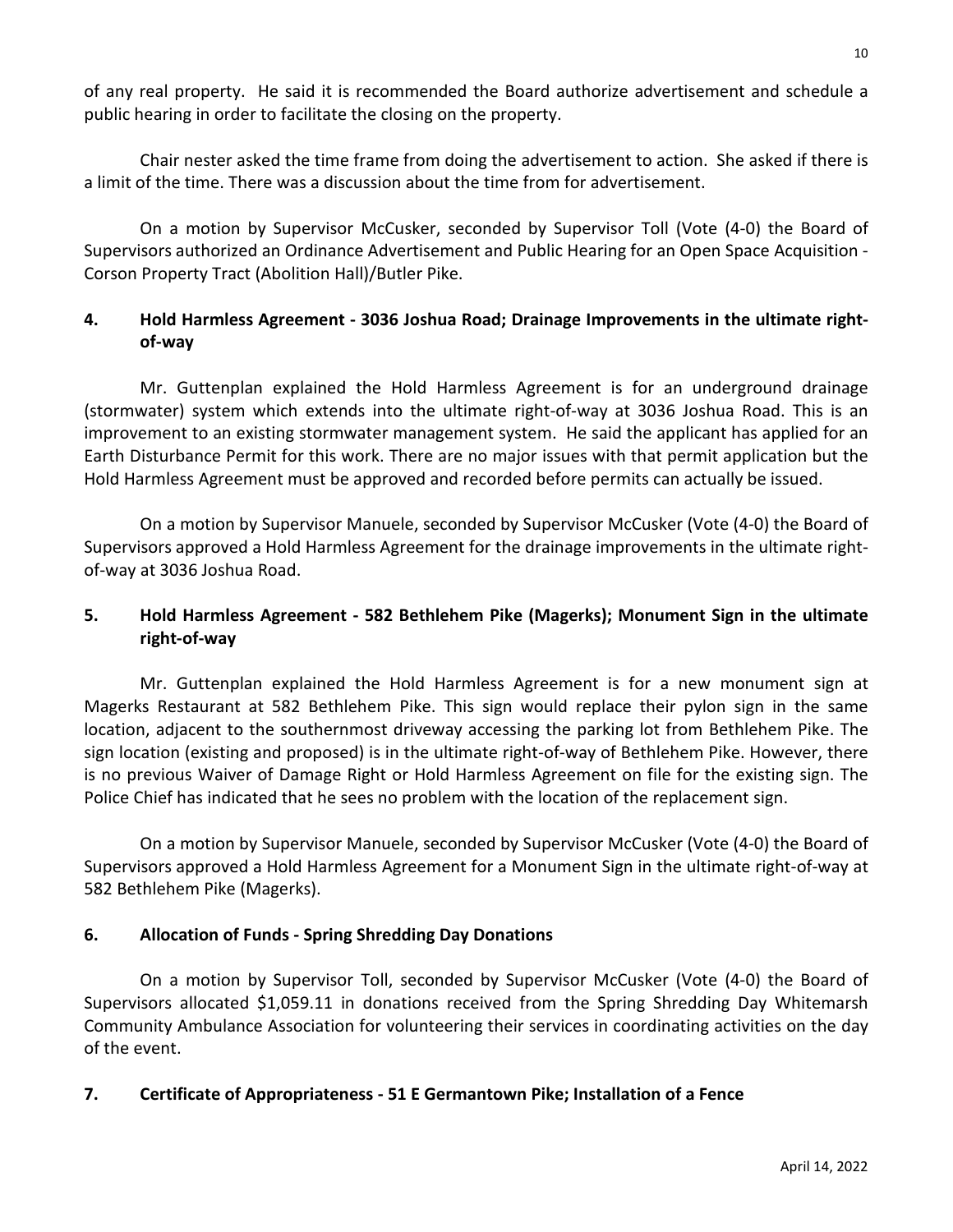Mr. Guttenplan explained the application is for the installation of a 4-foot red cedar fence enclosing the rear yard of this property. HARB members noted that this was behind the building. HARB members had no issue with this proposal and the members present at the meeting unanimously voted to recommend issuance of a Certificate of Appropriateness.

On a motion by Supervisor Manuele, seconded by Supervisor McCusker (Vote (4-0) the Board of Supervisors approved the Certificate of Appropriateness for the installation of a fence at 51 E. Germantown Pike.

## **8. Certificate of Appropriateness - 14 Catherine Lane; Expanded Driveway**

Mr. Guttenplan the application is to expand the property's driveway with a 9-foot-wide addition; no change is proposed to the driveway apron accessing the street. HARB members had no issues with this proposal and the members present at the meeting unanimously voted to recommend issuance of a Certificate of Appropriateness.

Mike Kapiczynski (Cardinal Drive) spoke about the opposition of the Maple Hill Development when it was proposed. The main issue was flooding. He spoke about the variances granted to the developer and storm drainage. He provided pictures of Cardinal Drive during a recent rainstorm. He said it is becoming unbearable. He complained about the retention basin. He spoke about the new development and the decks with roofs that are being installed and the more impervious coverage that has been approved in the development which allows more water runoff. He said the drainage isn't working.

Supervisor McCusker asked Ms. Heinrich to go out and meet with the residents. She stated she would follow up. Chair Nester thanked him for sharing with them.

At the request of Supervisor Manuele, Mr. Guttenplan explained what a Certificate of Appropriateness compared to a waiver or variance. Supervisor Manuele stated the certificate only applies in the historical district. Mr. Guttenplan qualified it applies to any property within the boundaries of the historical district.

Chair Nester thanked Ms. Heinrich to evaluate what is going on especially in the basin and stormwater.

Sydelle Zove (Harts Ridge Road) stated the residents of the development, when applying for a Certificate of Appropriateness, must provide proof that the Homeowners Association (HOA) has approved the plans. She suggested the township advise the HOA and let them know the additional impervious coverage is causing problems on Cardinal Drive.

Mr. Kapicynski asked about the property being historical. Mr. Kilkenny explained that is the historical district where the property falls.

Bill Totten (resident) asked about new buildings in historic district. Mr. Guttenplan explained they are in the boundaries of the historic district.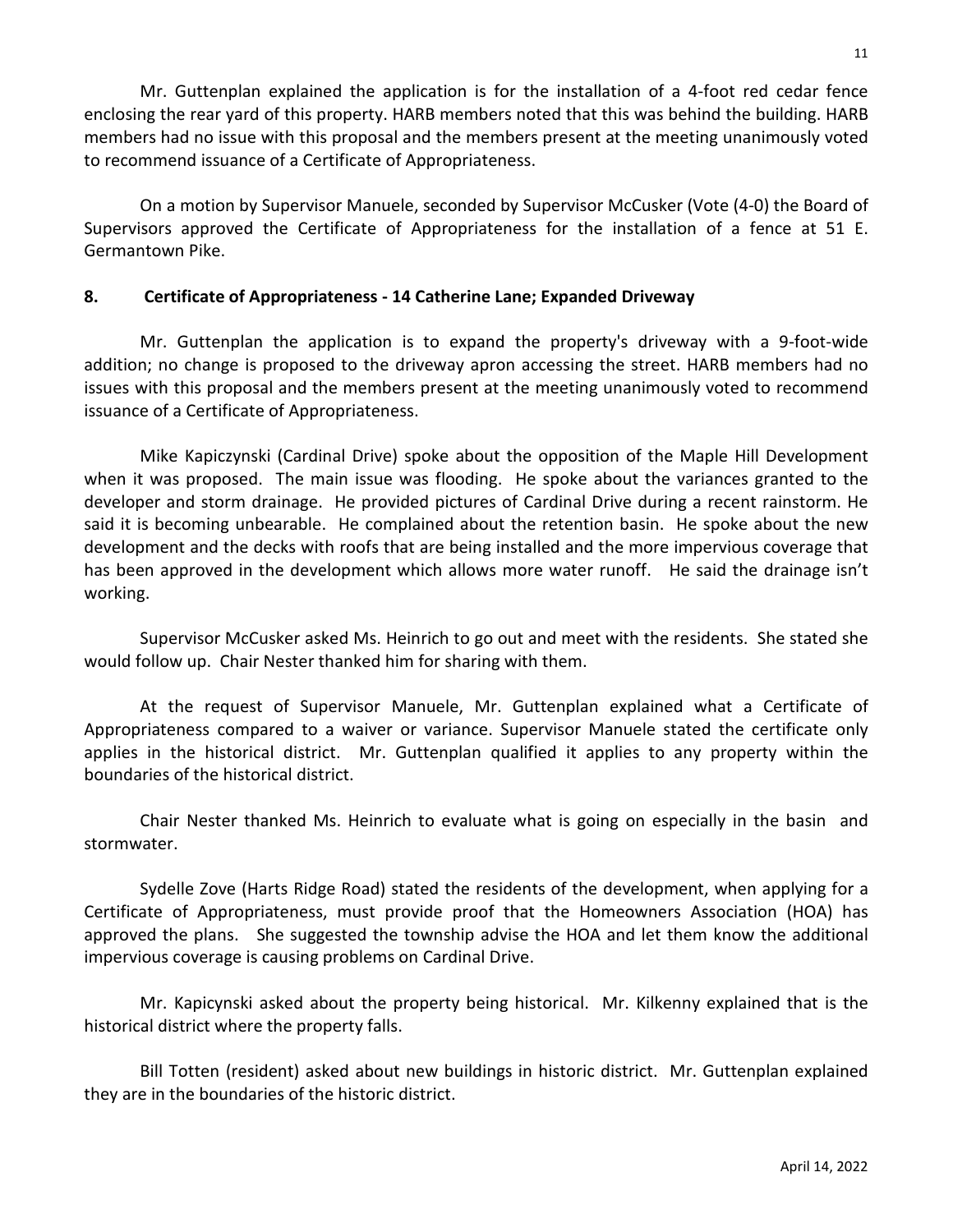On a motion by Supervisor McCusker, seconded by Supervisor Toll (Vote (4-0) the Board of Supervisors approved the Certificate of Appropriateness for an expanded driveway at 14 Catherine Lane.

## **9. Certificate of Appropriateness - 3049 Spring Mill Road, Installation of a Fence**

Mr. Guttenplan explained the application is for the installation of a 54-inch-tall black aluminum fence enclosing the rear yard of this property. (This is a home in the 'Maple Hill' development; it is the property which suffered a fire last year and has the historic schoolhouse in its front yard.) HARB members had no issues with the proposal the members present at the meeting unanimously voted to recommend issuance of a Certificate of Appropriateness.

On a motion by Supervisor Manuele, seconded by Supervisor McCusker (Vote (4-0) the Board of Supervisors approved the Certificate of Appropriateness for the installation of a fence at 3049 Spring Mill Road.

# **9. Certificate of Appropriateness - 105 Black Walnut Lane; Installation of a Fence and Fence Around Chicken Coop**

Mr. Guttenplan explained the application is to replace an existing post and rail fence along one of the property's rear boundaries with a 6-foot red cedar fence, matching other existing fencing on the property. This application also includes the replacement of the fence surrounding an existing chicken coop with a 6-foot fence and slightly enlarging the fenced enclosure. (This is one of the historic homes within the Black Walnut Lane development.) HARB members had no issues with application and the members present at the meeting unanimously voted to recommend issuance of a Certificate of Appropriateness.

On a motion by Supervisor Manuele, seconded by Supervisor McCusker (Vote (4-0) the Board of Supervisors approved the Certificate of Appropriateness for the installation of a fence and fence around a chicken coup at 105 Black Walnut Lane.

# **10. Certificate of Appropriateness - 12 Catherine Lane; Installation of a Roof & Fireplace Over Patio**

Mr. Guttenplan explained the application is to add a roof over a previously installed patio and add an outdoor fireplace. (This is a home in the 'Maple Hill' development.) It was noted that this is similar to other patio projects previously approved in this development. HARB members had no issues with the proposal and the members present at the meeting unanimously voted to recommend issuance of a Certificate of Appropriateness.

Mr. Kapicynski asked again about impervious coverage. Mr. Guttenplan explained the historic district does not regulate impervious coverage. He explained it is regulated by the underlying zoning district. He stated this was appropriate for the development and allowable. He stated there is not going to be an increase in impervious coverage.

Supervisor McCusker stated he understands there is a problem. The Board has asked the engineer to go out and look at the situation.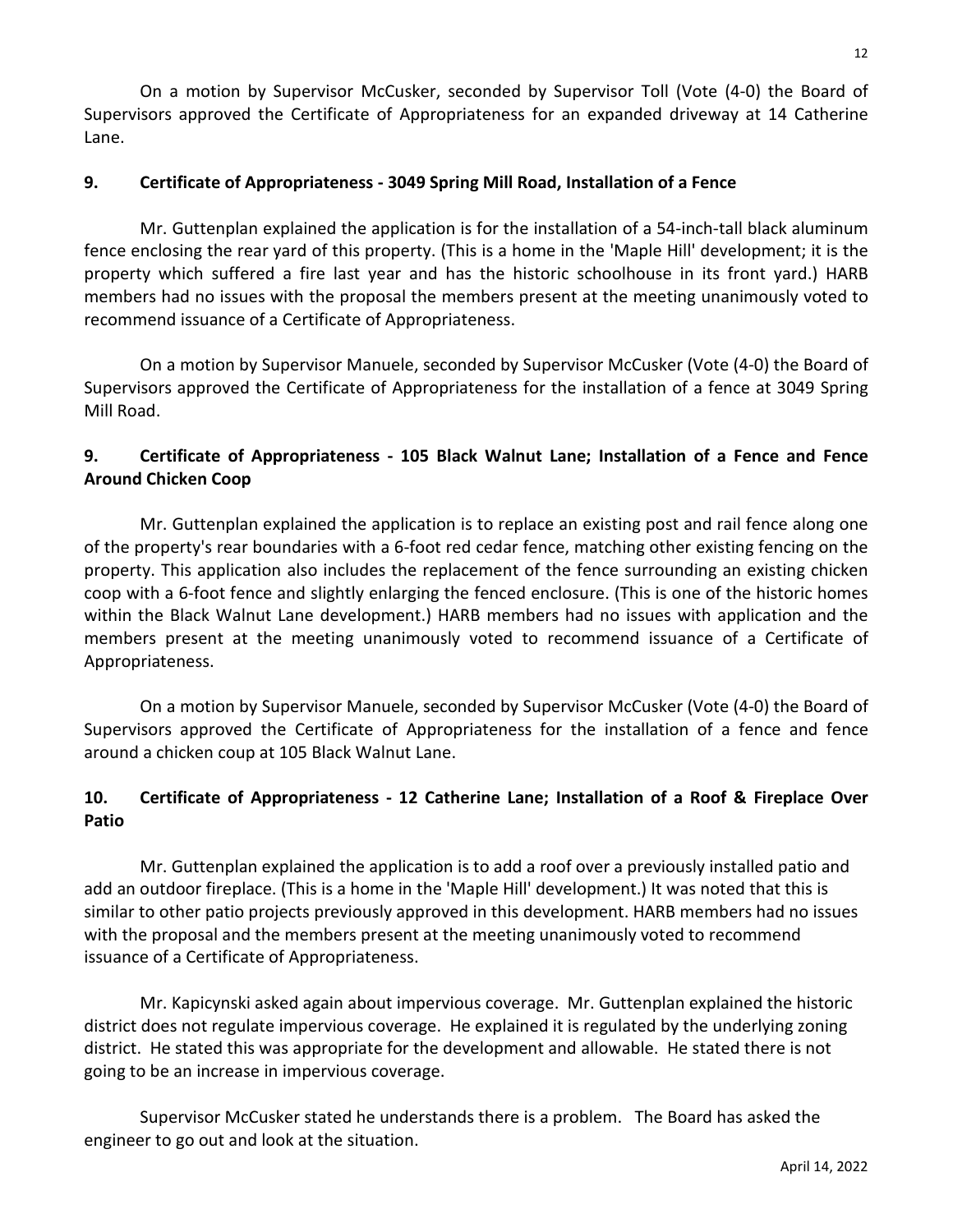Chair Nester stated the Board hears him and his words are not meaningless. She stated the engineer and township staff will visit she said its much bigger than the two properties and want to address it.

On a motion by Supervisor McCusker, seconded by Supervisor Manuele (Vote (4-0) the Board of Supervisors approved the Certificate of Appropriateness for the installation of a roof and fireplace over the patio at 12 Catherine Lane.

### **11. March 2022 Expenditures and Payroll and Pension Plan Paid Costs**

On a motion by Supervisor Toll, seconded by Supervisor McCusker (Vote (4-0) the Board of Supervisors approved expenditures totaling \$1,463,256.27; and payroll totaling \$669,033.12 and pension paid costs totaling \$4,332.57 for March 2022.

### **PUBLIC COMMENT PERIOD**

Kim Sweider (Chestnut Street) spoke about the traffic issues on Chestnut Street. She shared that her mother was almost in a head-on collision the previous week at the intersection of Ridge and Chestnut. She said she wanted to remind the township that this issue still exists and they need to look into options. Ms. Heinrich said they submitted an application to the county for the installation of the louvers on the traffic light on Ridge Pike. She said additionally they are working on the public survey for the residents.

### **BOARD MEMBER COMMENTS**

None

### **EXECUTIVE SESSION**

Chair Nester announced the Board of Supervisors held an Executive Session prior to the meeting to discussed personnel and on April 8, 2022 an Executive Session was held to discuss real estate.

### **ADJOURNMENT**

On a Motion by Supervisor Manuele, seconded by Supervisor McCusker the meeting for April 14, 2022 was adjourned at 9:05 PM.

Respectfully Submitted,